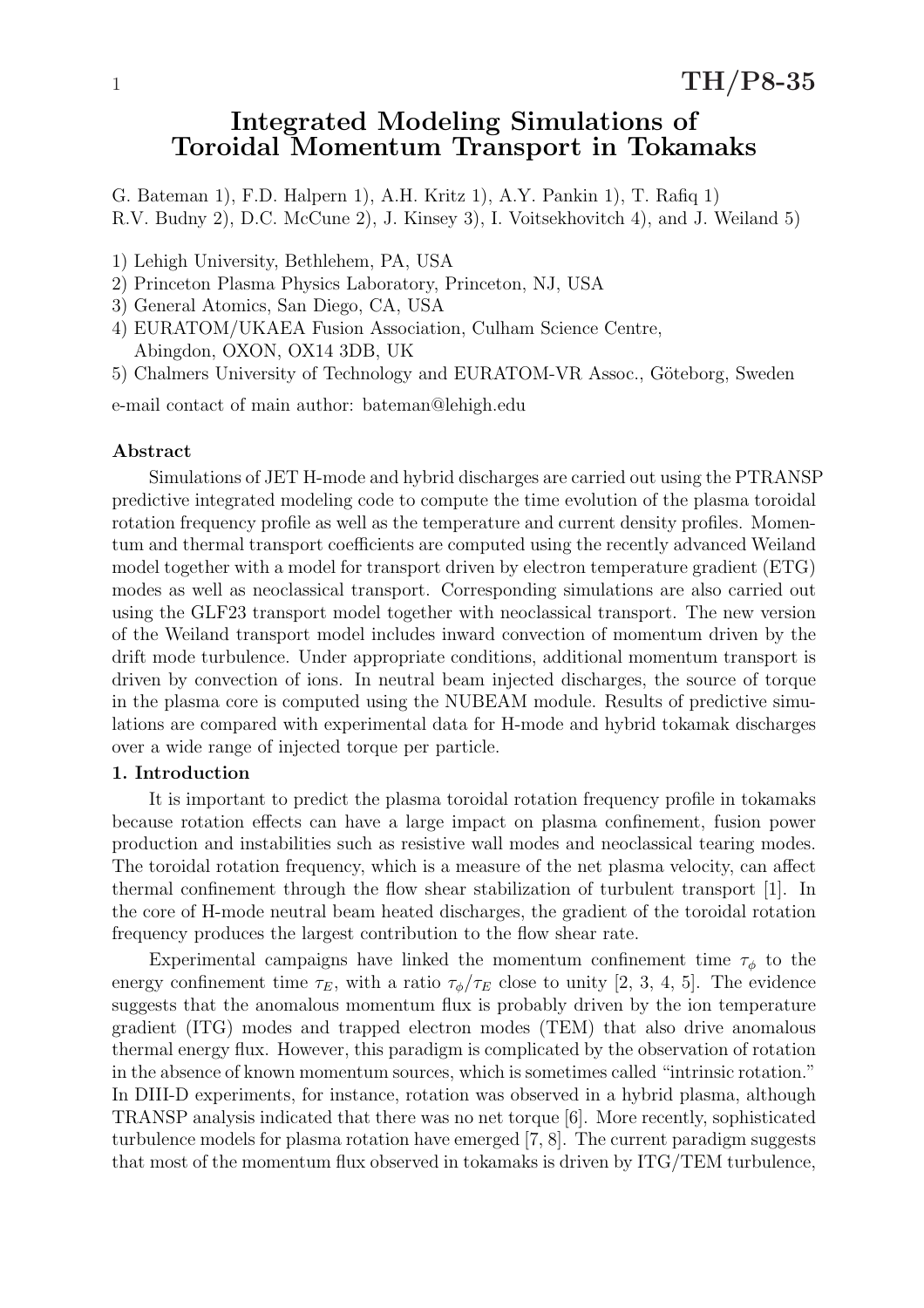and this turbulence drives inward convection of momentum which results in the observed intrinsic rotation, provided there is a source of momentum at the plasma edge [9, 10].

Integrated modeling simulations have been used to investigate plasma rotation in tokamaks [11, 12, 13, 3]. Simulations using the GLF23 model [14] predict that flow shear stabilization driven by neutral beam injection (NBI) can significantly increase the fusion power production in ITER [15, 16]. These predictions of plasma rotation, density, and temperature profiles require self-consistent modeling of the heat sources (including the fusion products) and the momentum sources as well as transport. Thus, it is of interest to validate theory based models for toroidal rotation in the context of integrated modeling.

As part of this validation process, the PTRANSP integrated modeling code is used to predict the time evolution of toroidal rotation, ion and electron temperature, and current density profiles in H-mode and hybrid JET discharges. The simulation protocol and the theory based models used to compute the evolution of the toroidal rotation and temperature profiles are described below in Section 2. In particular, the recently advanced version of the Weiland model is described, which includes inward convection of momentum driven by the drift wave turbulence. The simulation results for a database of 16 JET discharges are presented in Section 3. Results include a computation of the root mean square (RMS) deviation between profiles obtained in the predictive simulations and profiles measured in the experiment. In an effort to evaluate the validity of the momentum transport models over a range of the injected torque per particle, the predicted momentum confinement times are compared with corresponding TRANSP analyses of experimental data. The findings and conclusions are summarized in Section 4.

### 2. Simulation protocol for PTRANSP simulations

Time-dependent PTRANSP simulations are used to predict the self-consistent evolution of plasma temperature, current density, and rotation profiles. The transition from L-mode to H-mode, and the subsequent pedestal temperature and width are computed using the PEDESTAL model [17]. In that model, the pressure gradient at the pedestal is limited by the first MHD ballooning stability limit, while the pedestal width is determined by a combination of magnetic shear and flow shear stabilization effects. Sawtooth oscillations are simulated with a 40% partial magnetic reconnection fraction [18]. Sawtooth oscillations are required in simulations of H-mode discharges in order to obtain magnetic q profiles consistent with those obtained in TRANSP analysis.

Electron and ion thermal transport, from the magnetic axis to the pedestal, is computed using a combination of neoclassical and anomalous transport models. The NCLASS model [19] is used for neoclassical transport. Anomalous transport is computed using either the GLF23 model or a combination of models consisting of a new version of the Weiland model (described below) for ITG/TE modes, together with a model for transport driven by electron temperature gradient (ETG) mode turbulence [20]. The toroidal rotation velocity profile is predicted from the magnetic axis to a normalized minor radius of 0.8 by balancing the NBI source (computed by NUBEAM) against turbulent and neoclassical momentum transport, with boundary conditions taken from experimental data. The neoclassical ion thermal diffusivity is added to the anomalous toroidal momentum diffusivity in order to avoid numerical problems near the magnetic axis.

The turbulent fluxes are computed using either GLF23 or the new Weiland model, which includes inward pinches of momentum. Upwind differencing has been implemented in the toroidal momentum equation in order to improve numerical stability. The Weiland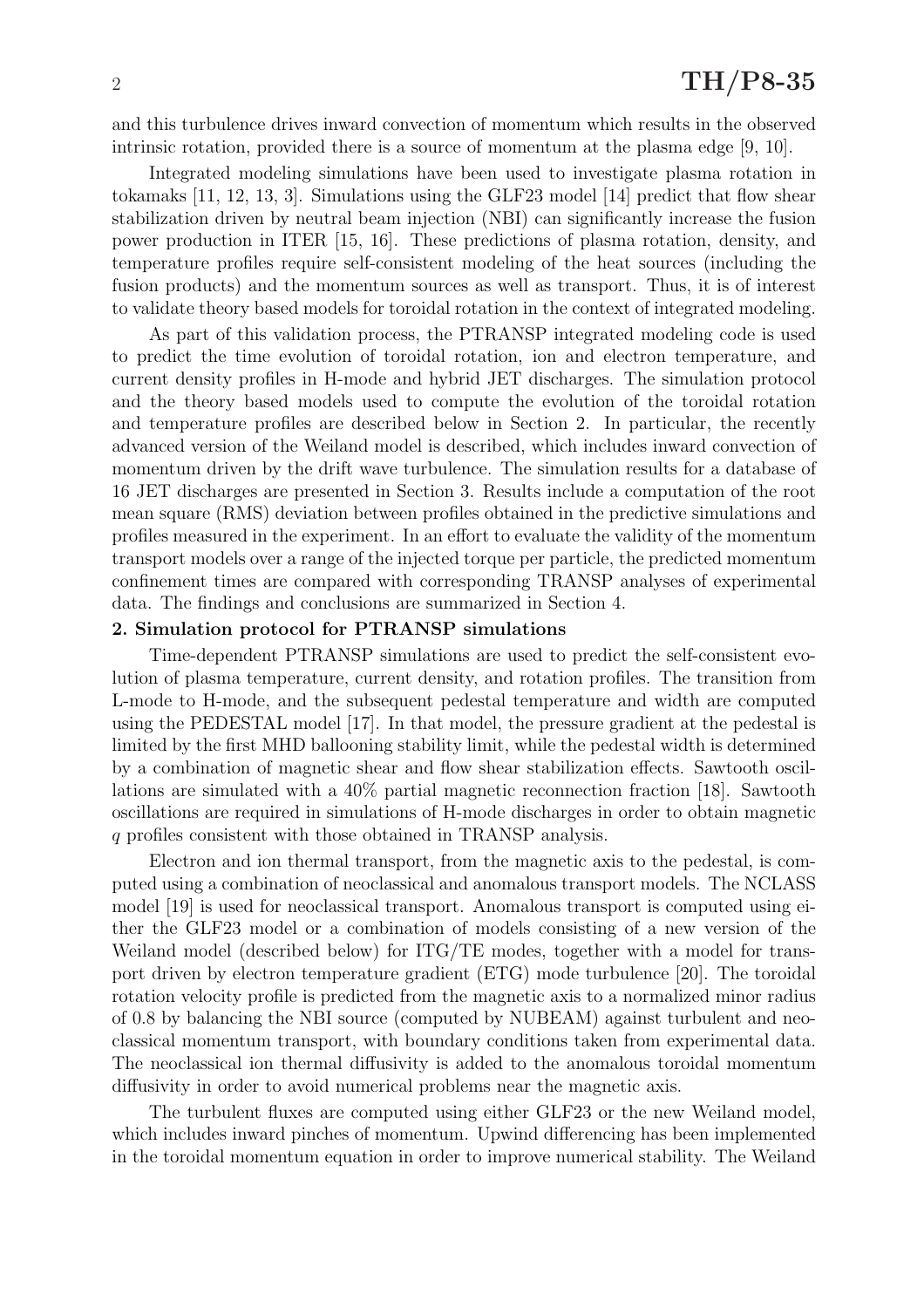and ETG models used for thermal as well as for momentum transport are outlined below.

### 2.1 Weiland transport model

Thermal and momentum transport driven by ITG/TEM turbulence are computed using a new version of the Weiland model, which is a fluid description of the collective behavior of ITG, TEM, and MHD ballooning modes. The Weiland model, which is derived in  $s - \alpha$  geometry, includes effects of magnetic shear, elongation, finite beta, Shafranov shift, collisions, fast ion dilution, and impurity dilution. The poloidal width of the drift-wave eigenfunction, which can be weakly or strongly ballooning depending on the magnetic shear and other plasma parameters, is obtained iteratively. Low values of the magnitude of magnetic shear can inhibit the growth of the ITG/TEM instability. The main effect of elongation in the model is to modify the behavior of the MHD modes, so that their beta threshold increases with increasing elongation. The effects of elongation have been studied in gyrokinetic ITG/TEM turbulence simulations in Ref. [21]. The effect of  $E \times B$  flow shear, which reduces transport, is approximated using the quenching rule  $\gamma_{\text{eff}} = \gamma - \gamma_{\text{Ex}}$  for the growth rate of the modes. In the simulations considered here, the dominant portion of the radial electric field that drives flow shear is due to the toroidal rotation, which is evolved self-consistently in the simulations.

The Weiland transport model is a reactive fluid model that includes the fluid resonance in the energy equation. By reactive it is meant that dissipation is not involved in the closure. The principle of closure is that all moments with external sources in the experiment are included. The closure also includes the diamagnetic heat flow, which depends only on density and temperature. Thermal transport is related to the temperature perturbation, which is given by

$$
\frac{\delta T_j}{T_j} = \frac{\omega}{\omega - 5\omega_{D_j}/3} \left[ \frac{2}{3} \frac{\delta n_j}{n_j} + \frac{\omega_{*e}}{\omega} \left( \frac{L_{n_j}}{L_{T_j}} - \frac{2}{3} \right) \frac{e\phi}{T_e} \right]
$$
(1)

where  $\omega_{D_j} = -2k_{\theta}T_j/(Z_jeBR)$  is the magnetic drift frequency,  $\omega_{*e} = k_{\theta}\rho_s c_s/L_n$  is the electron diamagnetic drift frequency, while  $L_{n_j}$  and  $L_{T_j}$  are the density the temperature scale lengths. A non-Markovian mixing length rule is used in order to separate the effects of ion modes on electron transport and vice versa. This rule is used because the Doppler shifts due to the respective magnetic drift frequencies are included in the dependence on the real frequency. With this choice, the transport from all instabilities on all channels can be self consistently included by adding each contribution.

## 2.1.1 Diffusive and convective contributions to the Weiland model for momentum transport

Toroidal and poloidal momentum transport coefficients are computed using the new Weiland model for transport driven by ITG/TEM turbulence. (However, only the toroidal momentum transport equation is advanced in PTRANSP simulations, while the poloidal velocity is computed using the NCLASS neoclassical model.) Since the new model includes a nonlinear turbulence drive, which results in a nonlinear frequency shift, the model is no longer quasi-linear. The diagonal outward diffusive term of the toroidal momentum flux (see Ref.  $[22]$ ) is

$$
\chi_{\phi} = \frac{\gamma^3 / k^2}{(\omega_r - 2\omega_{Di})^2 + \gamma^2} \tag{2}
$$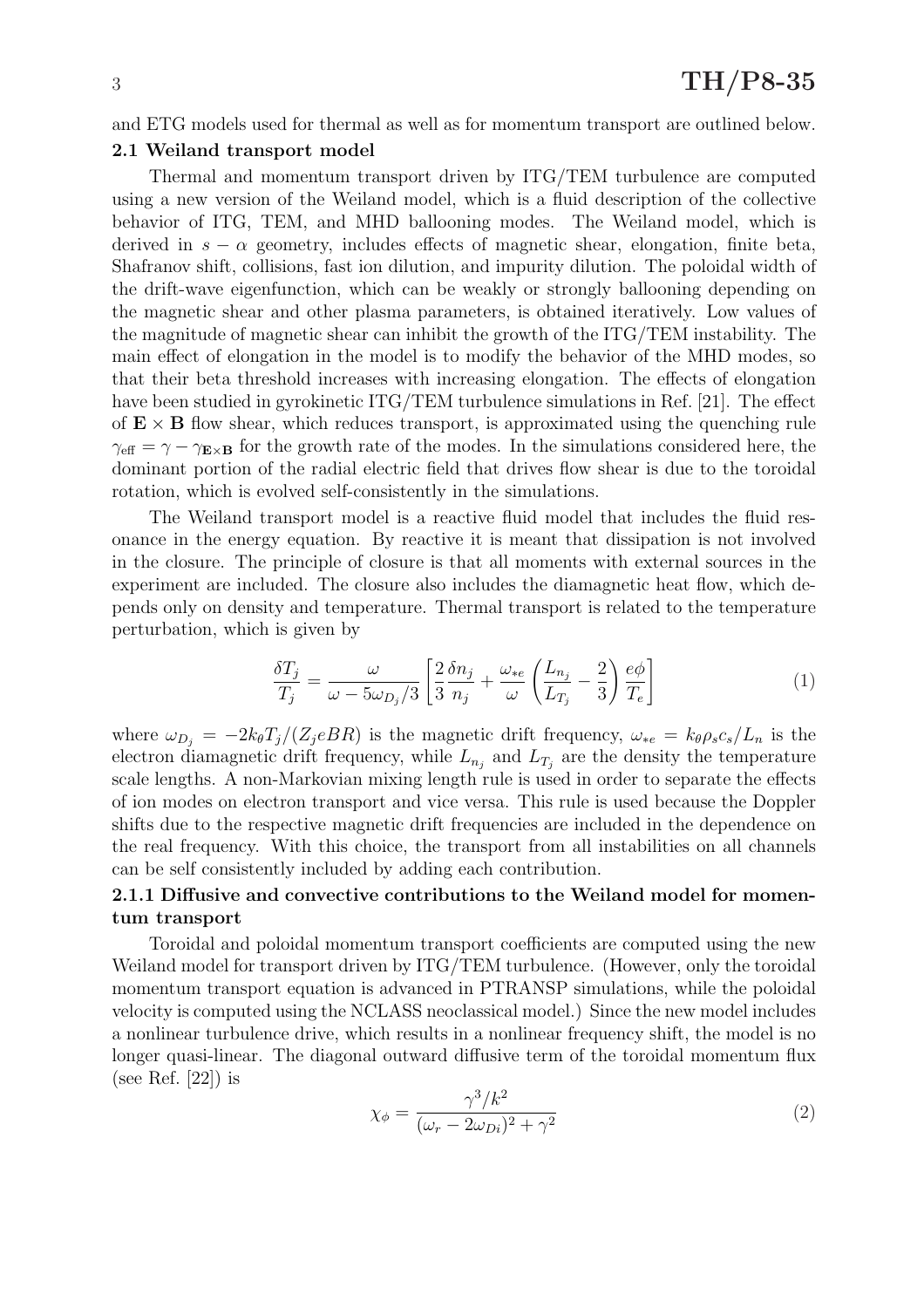Off-diagonal convective contributions, which are derived in Ref. [7], are given by:

$$
\Gamma_{\text{tep}} = V_{\parallel 0} \Re \left\{ \frac{1}{2} \frac{\omega_{Di}}{\omega - 2\omega_{Di}} \right\} \hat{\phi} v_{E_r}^{\star} , \qquad \Gamma_{\text{term}} = V_{\parallel 0} \Re \left\{ \frac{\omega_{Di}}{\omega - 2\omega_{Di}} \right\} \delta T v_{E_r}^{\star} \tag{3}
$$

Both diagonal and convective parts have the resonance term  $\omega - 2\omega_{Di}$  in the denominator. Since this resonance is close to the  $\omega - 5\omega_{Di}/3$  resonance in the diagonal part of  $\chi_i$ , the ratio  $\chi_{\phi}/\chi_i$  corresponding to the diagonal transport far from marginal stability is close to unity. Close to marginal stability, however, the ratio  $\chi_{\phi}/\chi_i$  is greater than unity. Additional momentum pinches included in the simulations, which are due to velocity shear and Reynolds stress, are described in Ref. [23]. The strength of the pinch driven by velocity shear is proportional to the parallel velocity gradient. Thus, the magnitude of the convection increases with increasing velocity gradient and with increasing velocity, which can lead to a numerical instability.

### 2.2. Model for transport driven by ETG turbulence

The electron thermal diffusivity due to ETG modes is computed using a model derived by Horton [24], modified to include a transport threshold that was obtained from gyrokinetic turbulence simulations [25]. The Horton model includes an electrostatic contribution, which is analogous to the ITG electrostatic model, and an electromagnetic contribution, which in the Horton model describes non-isotropic mode structure when the turbulence mixing length,  $l_{c,e} = q \rho_e R / L_{T_e}$  is greater than the electron skin depth  $\delta_e = c/\omega_{pe}.$ 

A critical threshold gradient for the transport driven by ETG modes, developed by Jenko [25], is implemented in the model. The threshold, which is based upon linear toroidal gyrokinetic simulations, is given by the formula

$$
\left(\frac{R}{L_{T_e}}\right)_{\text{crit}} = \max\left[ \left(1 + \frac{Z_{\text{eff}}T_e}{T_i}\right) \left(1.33 + \frac{1.91s}{q}\right) (1 - 1.5\epsilon) \left(1 + 0.3\epsilon \frac{d\kappa}{d\epsilon}\right), 0.8\frac{R}{L_n} \right] \tag{4}
$$

The effective ETG electron thermal diffusivity in the electrostatic limit  $(l_{c,e} < \delta_e)$ , including the Jenko threshold, is given by

$$
\chi_e^{\text{es}} = 0.06q^2 \left(\frac{R}{L_{T_e}}\right)^{3/2} \frac{\rho_e^2 v_{th,e}}{R} \max\left[\frac{R}{L_{T_e}} - \left(\frac{R}{L_{T_e}}\right)_{\text{crit}}, 0\right]
$$
(5)

where  $v_{th,e}$  is the thermal velocity of the electrons, and  $\rho_e$  is the electron gyroradius. In the expression for  $\chi_e^{es}$ , the critical gradient given in [24] is replaced by Eq. 4. The effective ETG electron thermal diffusivity in the electromagnetic limit  $(l_{c,e} > \delta_e)$ , which is also modified in order to include the Jenko threshold, is given by

$$
\chi_e^{\rm em} = 0.06 \delta_e^2 v_{th,e} \frac{\sqrt{R/L_{T_e}}}{R} \left[ \tanh \left[ \frac{R}{L_{T_e}} - \left( \frac{R}{L_{T_e}} \right)_{\text{crit}} \right], 0 \right]. \tag{6}
$$

The electromagnetic part of the ETG diffusivity is zero below the threshold or for negative temperature gradient.

#### 3. Results of predictive simulation of toroidal momentum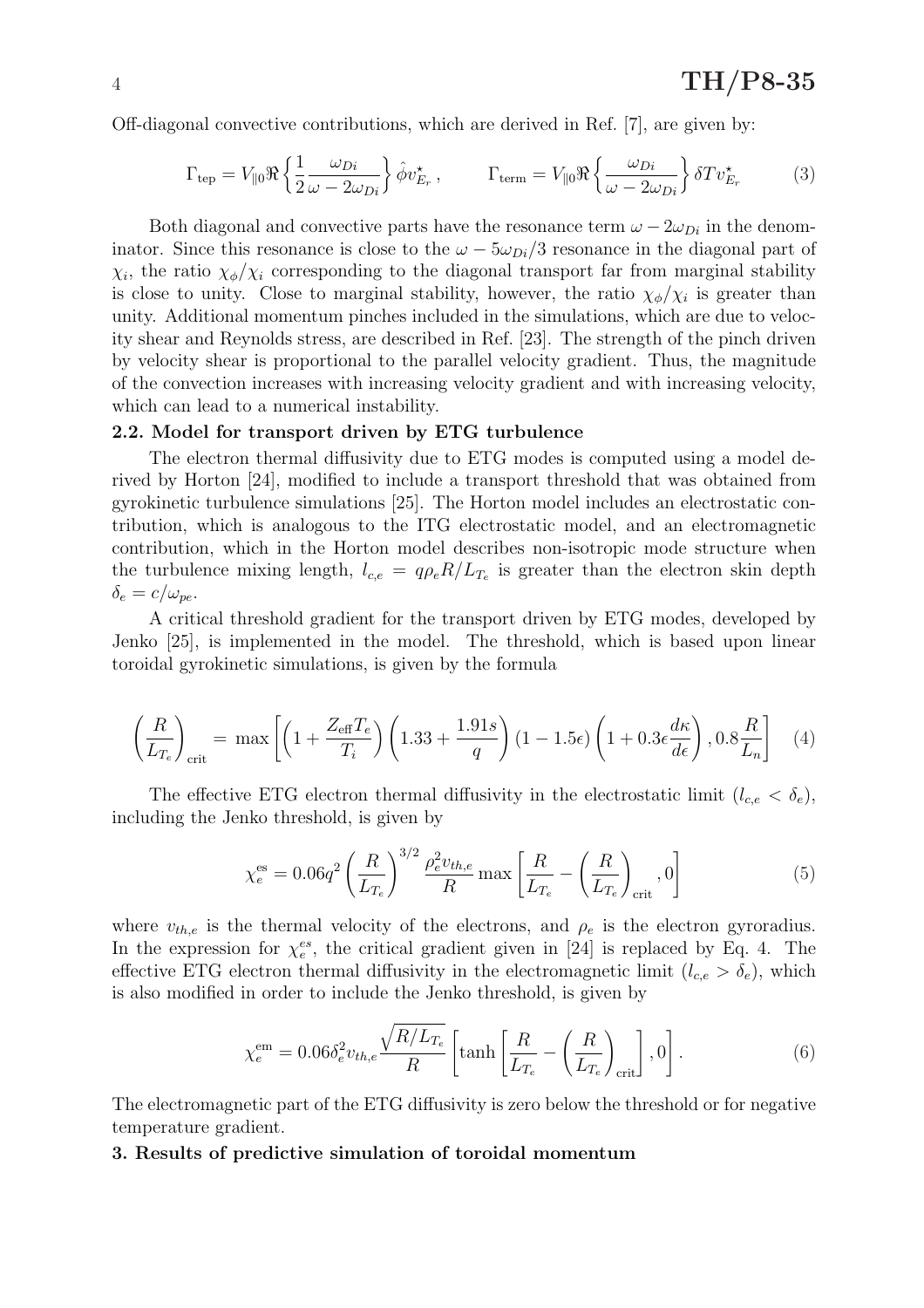Time dependent PTRANSP simulations were carried out for 16 JET discharges using the simulation protocol described in Section 2 and the results were compared with experimental data. The main plasma parameters are listed in Table 1. Two of the discharges, 38285 and 38287, are H-mode discharges from a gas puffing scan; discharges 52009-52025 are H-mode plasmas that are part of a density scan in which the fraction of the Greenwald density was varied 0.75 and 1.0; discharges 57865 and 57987 are also high density H-mode plasmas; discharges 59217 and 61132 are low density H-mode plasmas; and discharges 60927, 60931, 60933, and 67934 are hybrid plasmas. The high density H-modes discharges have lower torque per particle than the hybrid and low density discharges.



Figure 1: *Ion temperature (top)*, electron temperature (middle) and toroidal angular rotation frequency (bottom) as a function of normalized minor radius for JET 52009.

In addition to comparing the plasma profiles for electron temperature, ion temperature, and rotation frequency  $\omega_{\phi}$  against TRANSP analysis profiles, results were compared for other benchmarks such as the momentum confinement time  $\tau_{\phi} = L/T$ (the ratio of total angular momentum to torque), the energy confinement time  $\tau_E$ , the torque per particle  $T/N$ , and the relationship between them. The torque per particle is evaluated as the ratio of the volume integral of the torque density divided by the volume integral of the electron density. The momentum confinement time is evaluated as the ratio of the volume integral of the angular momentum density divided by the volume integral of the torque density. The volume integrals are evaluated with lower and upper limits  $\rho = 0$  and  $\rho = 0.8$ . Note that  $\tau_{\phi}$ ,  $\tau_{E}$ , and the injected torque are averaged over 1 second around the diagnostic time shown in Table 1.

In order to illustrate the simulation results, the plasma profiles for JET discharge 52009 at 20.4 sec-

onds are shown in Fig. 1. The TRANSP analysis profiles are represented by open dots, while the profiles predicted using the new Weiland and ETG transport model are represented by solid red lines and profiles predicted using the GLF23 model are represented by dashed blue lines. In this particular case, the pedestal model predicts the edge electron pedestal temperature reasonably well. In the analysis data that was used, there were no experimental measurements for  $T_i$  and  $\omega_\phi$  in the regions  $\rho < 0.2$  and  $\rho > 0.8$ . In the prediction using the GLF23 model, the toroidal rotation is over-predicted, and the angular frequency gradient is steeper than in the experiment. On the other hand, in the prediction using the new combination model, the angular frequency,  $\omega_{\phi}$ , is nearly flat in the outer half of the plasma, where a large outward diffusive term dominates, while the  $\omega_{\phi}$  profile is steeper in the inner half of the plasma due to a strong inward momentum pinch. Most of the angular frequency profiles obtained for the other discharges share these features — GLF23 yields an over-prediction of rotation (compared with TRANSP analysis of experimental data) due to insufficient diffusivity, while the new combination model yields a flatter rotation gradient near the edge and steeper rotation gradient in the plasma core.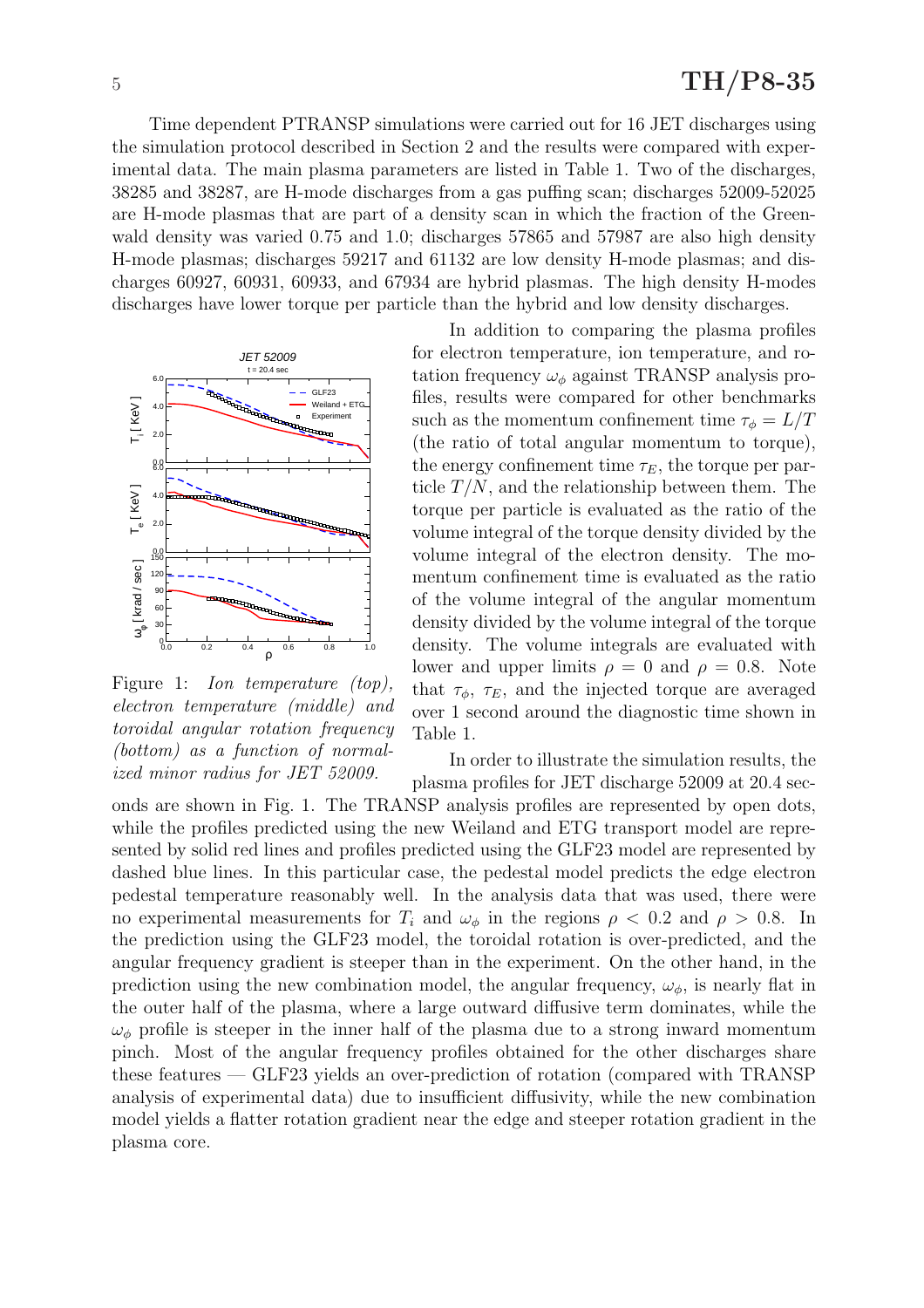

Figure 2: Profile offsets for simulations of JET discharges using the new combination model.



Figure 4: Profile offsets for simulations of JET discharges using GLF23.



Figure 3: Profile RMS deviations for simulations of JET discharges using the new combination model.



Figure 5: Profile RMS deviations for GLF23 simulations of JET discharges.

Offsets for the 16 simulated discharges using the new combination model in PTRANSP are shown in Fig. 2. Each offset is computed by averaging the difference between the simulated and experimental profile and normalizing by the maximum experimental value. Regions with no experimental data are excluded. The average profile offsets are -6.3% for  $T_e$ , -5.7% for  $T_i$ , and -9.2% for  $\omega_{\phi}$ . The offsets for most of the discharges are close to the average, although a few outliers occur. The under-prediction of the  $\omega_{\phi}$  profile (negative offset), which occurs most frequently with the new combination transport model, probably results in an under-estimation of the flow shear suppression of turbulence, which can then lead to under-prediction of the ion and electron temperature profiles. The electron temperature profile is somewhat less susceptible to this effect, since the ETG transport model included in the simulations is unaffected by the rotation velocity. The profile RMS deviations are shown in Fig. 3. The averages of the profile RMS deviations are 13.3% for  $T_e$ , 16.6% for  $T_i$ , and 20.1% for  $\omega_{\phi}$ .

Offsets for the 16 simulated discharges, obtained using GLF23 in PTRANSP, are shown in Fig. 4. The average offsets for the 16 discharges are 8% for  $T_e$ , 14% for  $T_i$ , and 19% for  $\omega_{\phi}$ . The corresponding profile RMS deviations are shown in Fig. 5. The average RMS deviations for the 16 discharges are 14% for  $T_e$ , 19% for  $T_i$ , and 28% for  $\omega_{\phi}$ . The best agreement between GLF23 simulations and the experimental data occurs at low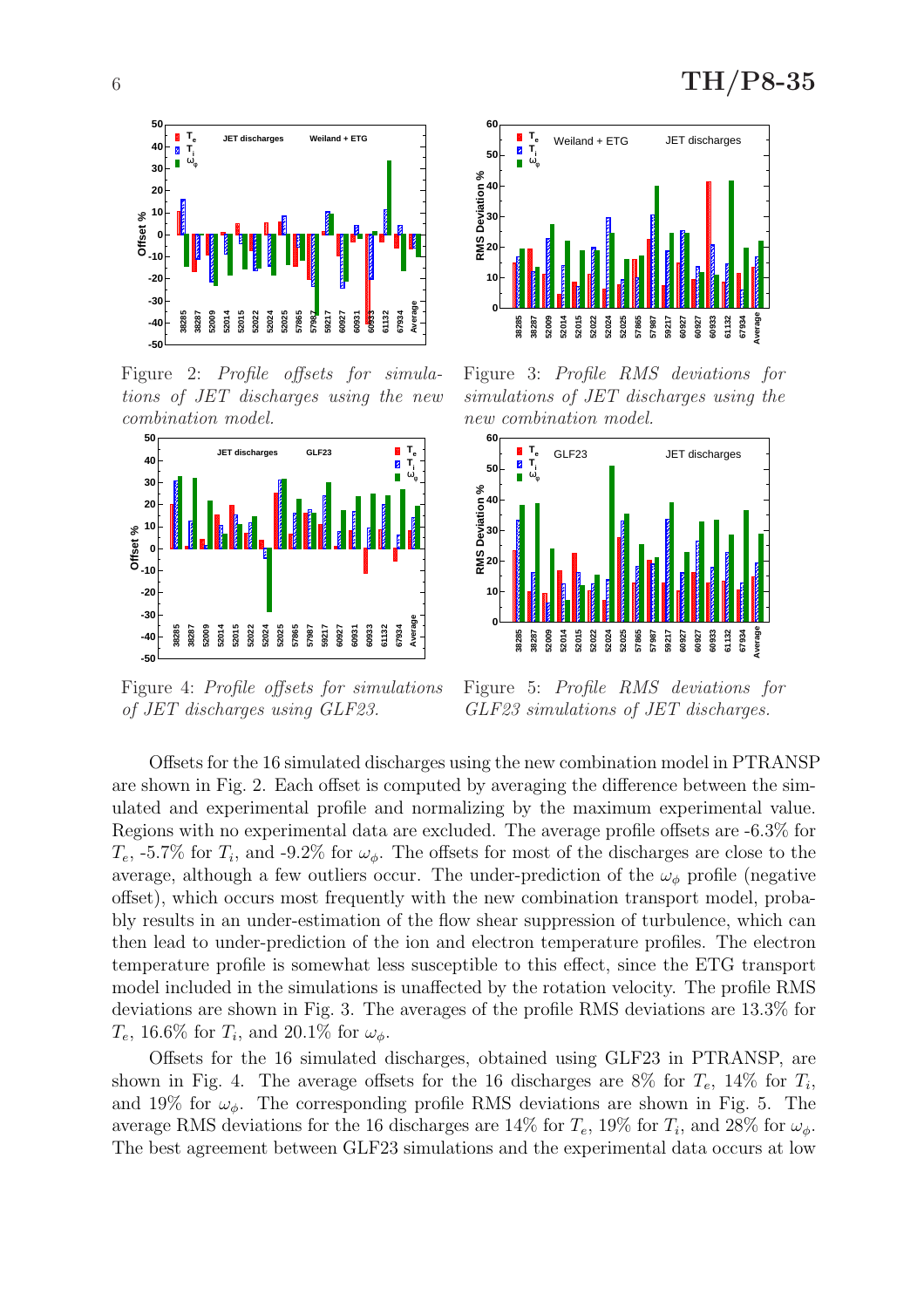

Figure 6: Momentum confinement time as a function of the injected torque per particle in PTRANSP simulations of JET discharges.



Figure 7: Energy confinement time as a function of the momentum confinement time in PTRANSP simulations of JET discharges.

torque per particle, as described below.

The momentum confinement time,  $\tau_{\phi}$ , is shown as a function of the torque per particle,  $T/N$ , in Fig. 6. The blue crosses represent simulation results obtained with GLF23, the red triangles represent simulation results obtained with the combination model, and the black circles represent TRANSP analysis results. The discharges studied span more than one order of magnitude in torque per particle. In general, the high density H-mode discharges (low torque per particle) have higher momentum confinement times than hybrid discharges (high torque per particle). It can be seen that GLF23 simulations over-predict the momentum confinement time, while the combination model mostly under-predicts the momentum confinement time. For instance, for hybrid discharge 60933, GLF23 overestimates  $\tau_{\phi}$  by a factor of 2. Simulation results using the new combination model generally agree more accurately with  $\tau_{\phi}$  computed by TRANSP analysis. Both models generally reproduce the experimentally observed trend that  $\tau_{\phi}$  decreases with increasing torque per particle.

The energy confinement times computed in predictive simulations and TRANSP analysis are shown in Fig. 7 as a function of the momentum confinement time. Most of the discharges simulated with the combination of Weiland and ETG models have a ratio  $\tau_{\phi}/\tau_E$  close to unity, even though the ratio  $\chi_{\phi}/\chi_i$  is often greater than unity. This effect is due to the inward momentum pinches, which counteract the strong momentum diffusive term. Simulations using the GLF23 model generally yield  $\tau_{\phi}/\tau_{E}$  greater than unity, due to the over-prediction of rotation. The energy confinement time is also affected due to the increase in flow shear in these simulations.

### 4. Summary and conclusions

PTRANSP integrated modeling simulations are carried out in order to validate theory-based models for the self-consistent prediction of temperature, rotation, and flow shear stabilization in tokamak plasmas. Thermal and toroidal momentum transport are evolved using either the GLF23 model or the new combination of Weiland and ETG transport models. A consistent simulation protocol was applied to a set of 16 JET discharges in which the range of torque per particle spanned more than an order of magnitude. The predicted temperature and angular frequency profiles, as well as the global momentum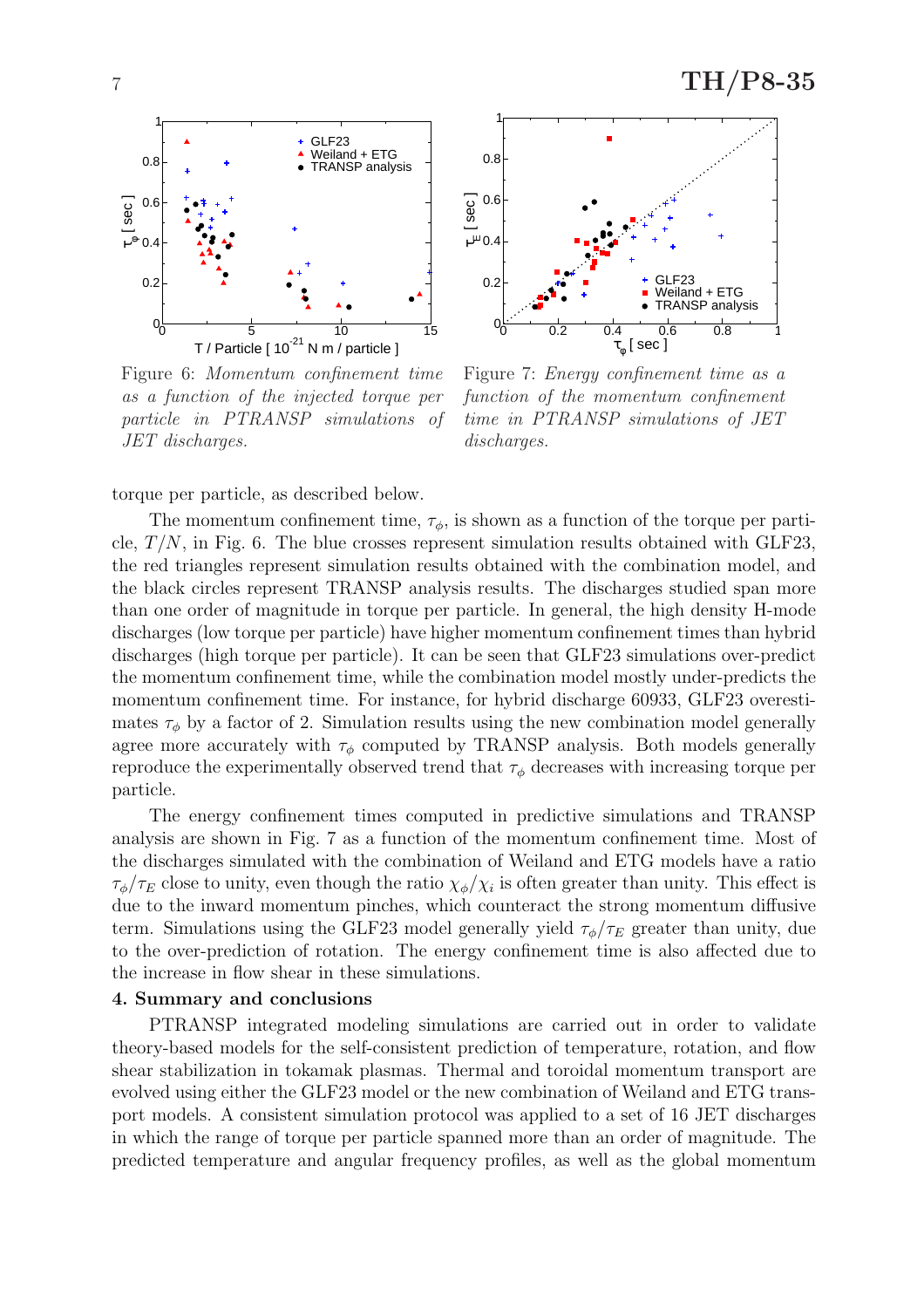## $8 \text{ TH/P}8-35$

and energy confinement times, were compared with the analysis of experimental data.

The main finding of this work is that simulations using the new combination model (Weiland and ETG) yield relatively good agreement with experimental data over the entire range of torque per particle, while simulations using the GLF23 model yield agreement with experimental data primarily at low torque per particle. In simulations using the GLF23 model, toroidal rotation (and hence the resulting flow shear stabilization) are generally over-predicted, particularly at high torque per particle. Is is found that the over-prediction of flow shear stabilization in the GLF23 simulations leads to an overprediction of the corresponding energy confinement times. Note that the ITER reactor, even with two 16.5 MW neutral beams, is expected to have very low torque per particle compared with present-day tokamaks [15, 16], which is the region in parameter space where the highest momentum confinement times are found.

Table 1: Magnetic field (Tesla), plasma current (MA), line averaged density  $(10^{19} \text{ m}^{-3})$ , neutral beam power (MW), and injected torque (N  $\cdot$  m) at the time of interest  $t_{\text{diag}}$  (sec) for the simulated JET discharges.

| Discharge | <b>Type</b>              | $B_T$ | $I_p$ | $n_{e,19}$ | $P_{\rm NBI}$ | Torque         | $t_{\rm diag}$ |
|-----------|--------------------------|-------|-------|------------|---------------|----------------|----------------|
| 38285     | H-mode, gas puffing scan | 2.5   | 2.5   | 6.0        | 12            | 11             | 18.4           |
| 38287     | H-mode, gas puffing scan | 2.5   | 2.5   | 5.0        | 12            | 10             | 16.6           |
| 52009     | H-mode, density scan     | 2.5   | 2.7   | 7.5        | 15            | 14             | 20.4           |
| 52014     | H-mode, density scan     | 2.5   | 2.7   | 10.5       | 13.5          | 10             | 21             |
| 52015     | H-mode, density scan     | 2.5   | 2.7   | 10.0       | 13.5          | 12             | 21             |
| 52022     | H-mode, density scan     | 2.5   | 2.7   | 9.0        | 15            | 11.5           | 21             |
| 52024     | H-mode, density scan     | 2.5   | 2.7   | 10.0       | 15            | $\overline{7}$ | 20             |
| 52025     | H-mode, density scan     | 2.5   | 2.7   | 8.5        | 15            | 12.5           | 21             |
| 59217     | H-mode, low density      | 2.9   | 1.9   | 4.0        | 12            | 10.5           | 21             |
| 57865     | H-mode, high density     | 2.7   | 2.5   | 9.0        | 14            | 10.5           | 21             |
| 57987     | H-mode, high density     | 2.5   | 2.7   | 9.0        | 13            | 11.5           | 21             |
| 60927     | Hybrid                   | 1.75  | 1.4   | 3.5        | 13            | 13             | 11             |
| 60931     | Hybrid                   | 1.75  | 1.4   | 3.5        | 17            | 17             | 11             |
| 60933     | Hybrid                   | 2.46  | 1.4   | 3.0        | 15.5          | 22             | 11             |
| 61132     | H-mode, low density      | 2.0   | 2.3   | 2.10       | 2.5           | 1.6            | 21             |
| 67934     | Hybrid                   | 1.75  | 1.4   | 3.8        | 17            | 16             | 11             |

[1] BURRELL, K.H., Phys. Plasmas 4 (1997) 1499.

- [2] DEGRASSIE, J.S., BAKER, D.R., BURRELL, K.H., et al., Nucl. Fusion 43 (2003) 142.
- [3] TALA, T., ANDREW, Y., CROMB, et al., Nucl. Fusion 47 (2007) 1012.
- [4] NISHIJIMA, D., KALLENBACH, A., NTER, S., et al., Plasma Phys. Controlled Fusion 47 (2005) 89.
- [5] DeVRIES P.C., HUA, M.-D., McDONALD, D.C., et al., Nucl. Fusion 48 (2008) 065006.
- [6] DEGRASSIE, J.S., RICE, J.E., BURRELL, K.H., GROEBNER, R.J., and SOLOMON, W.M., Phys. Plasmas 14 (2007) 056115.
- [7] HAHM, T.S., DIAMOND, P.H., GURCAN, O.D., and REWOLDT, G., Phys. Plasmas 15 (2008) 055902.